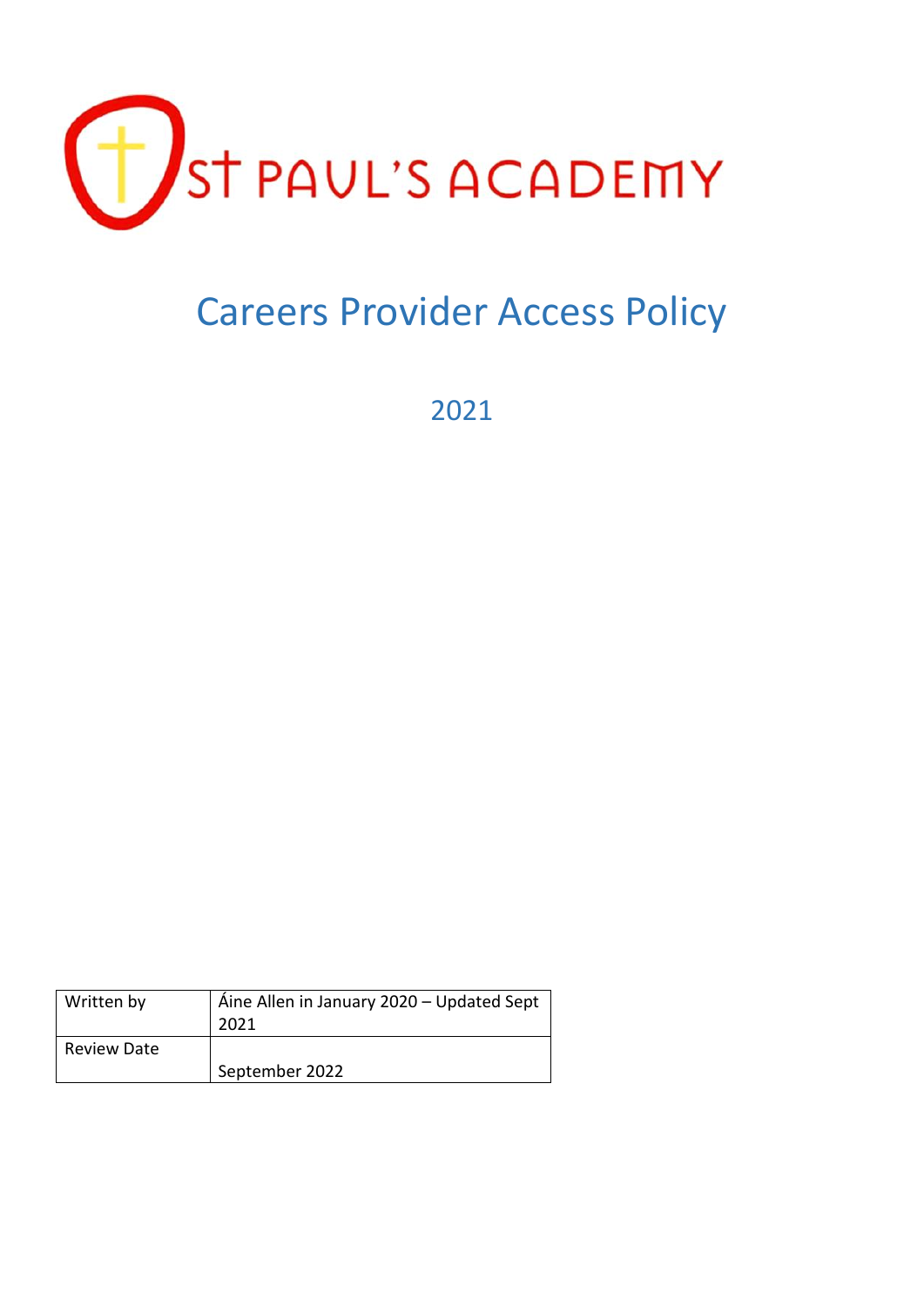

## **St. Paul's Academy**

## **Careers Provider Access Policy**

## **January 2021**

Provider Access Policy Statement

| Contents                                  |                |
|-------------------------------------------|----------------|
| 1. Aims                                   | $\overline{2}$ |
| 2. Statutory requirements                 | 2              |
| 3. Student entitlement                    | 3              |
| 4. Management of provider access requests | 3              |
| 5. Links to other policies                | 4              |
| 6. Monitoring arrangements                | $\overline{4}$ |

### 1. Aims

This policy statement aims to set out our school's arrangements for managing the access of education and training providers to students for the purpose of giving them information about their offer. It sets out:

- Procedures in relation to requests for access;
- The grounds for granting and refusing requests for access;
- Details of premises or facilities to be provided to a person who is given access.

### 2. Statutory requirements

Schools are required to ensure that there is an opportunity for a range of education and training providers to access students in Years 7 to 11 for the purposes of informing them about approved technical education, qualifications or apprenticeships.

Schools must also have a policy statement that outlines the circumstances in which education and training providers will be given access to these students.

This is outlined in section 42B of the Education Act 1997.

This policy statement shows how our school complies with these requirements.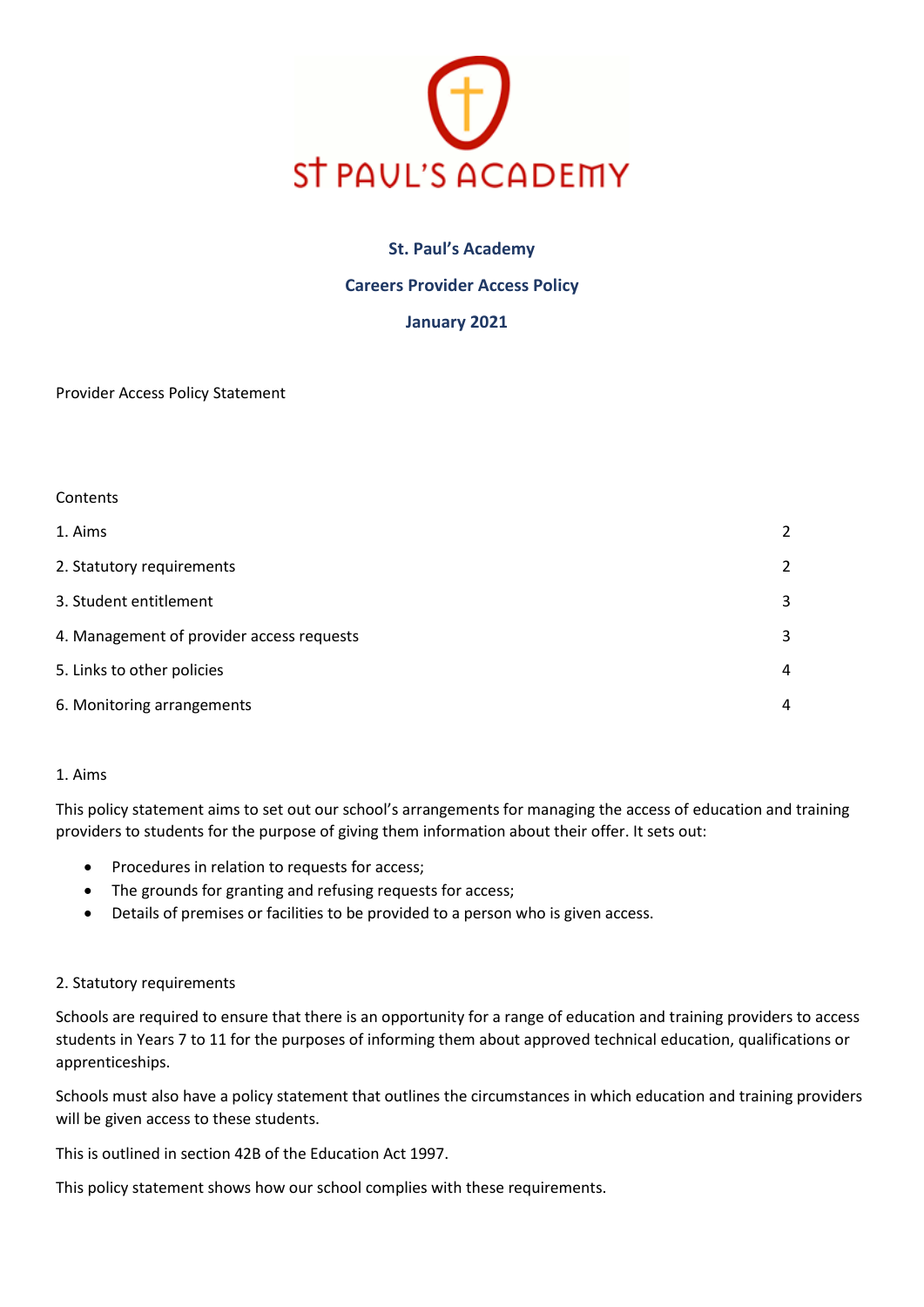## 3. **Student entitlement**

All students in Years 7 to 11 St. Paul's Academy are entitled to:

- Find out about technical education qualifications and apprenticeship opportunities, as part of our careers programme which provides information on the full range of education and training options available at each transition point;
- Hear from a range of local providers about the opportunities they offer, including technical education and apprenticeships;
- Understand how to make applications for the full range of academic and technical courses.

### 4. **Management of provider access requests:**

A provider wishing to request access should contact the Assistant Principal: Pastoral

Telephone: 020 8311 3868

Email: [office@stpauls.greenwich.sch.uk](mailto:office@stpauls.greenwich.sch.uk)

#### Opportunities for access

A number of events, integrated into our careers programme, will offer providers an opportunity to come into school to speak to students and/or their parents/carers:

#### Year 7

Assembly slots related to careers, may include speakers from Post 16 Education/Higher Education/Apprenticeship Providers/Alumni/Past Students/Employers

### Year 8

Assembly slots related to careers, may include speakers from Post 16 Education/Higher Education/Apprenticeship Providers/Alumni/Past Students/Employers

### Year 9

Assembly slots related to careers, may include speakers from Post 16 Education/Higher Education/Apprenticeship Providers/Alumni/Past Students/Employers

#### Year 10

Year 10 Parents Evening, may include visitors from Post 16 Education/Apprenticeship Providers

Assembly slots related to careers, may include speakers from Post 16 Education/Higher Education/Apprenticeship Providers/Alumni/Past Students/Employers

Students to participate in a formal one to one mock interview through e.g. the Barclay Lifeskills - Employment and Skills Day or the Flying Start Mock Interviews, may include visits from Employers/Apprenticeship Providers